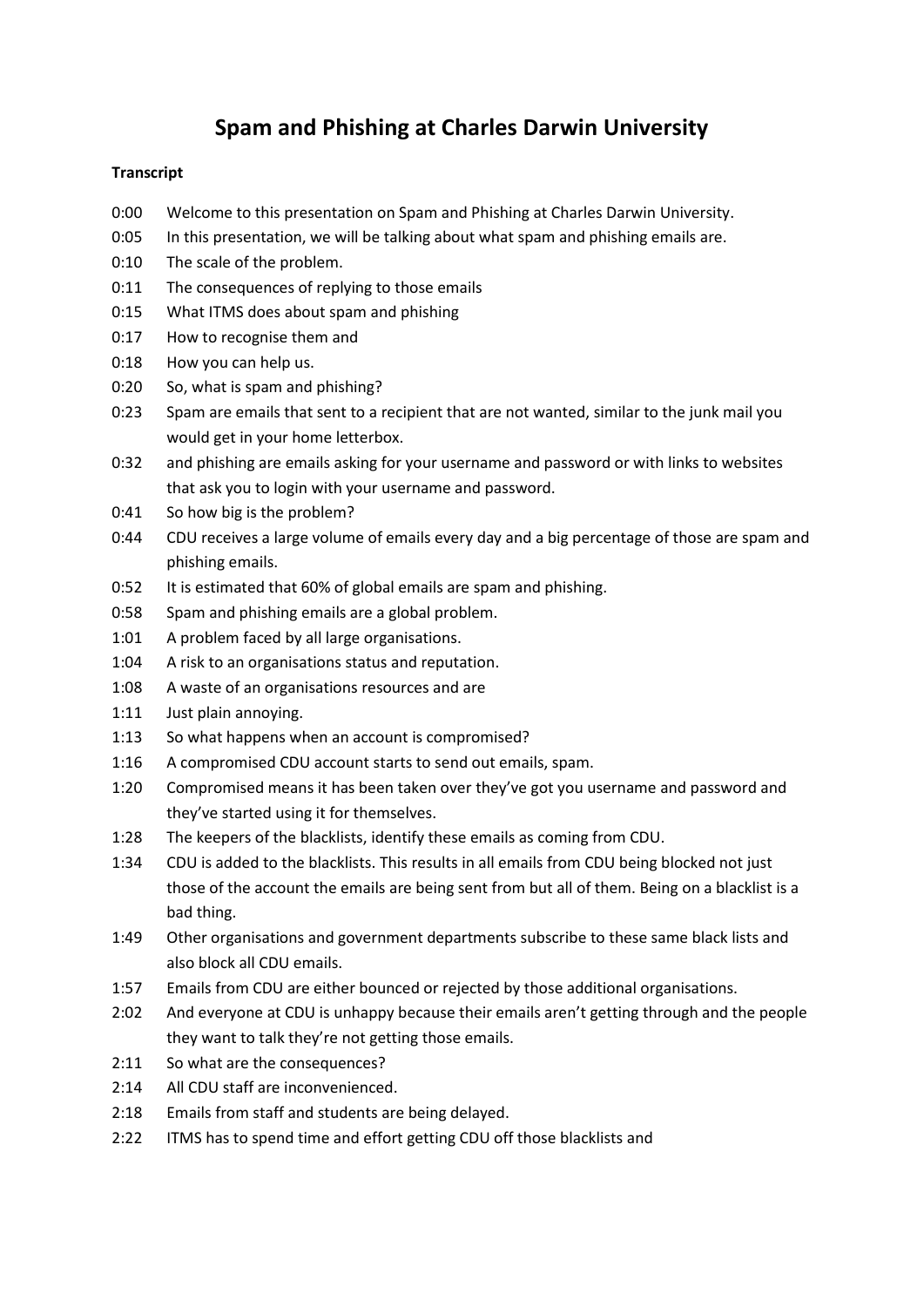- 2:28 the reputation of CDU is placed at risk, as we start to get a reputation as being an origin of spam.
- 2:36 So what does ITMS do about it?
- 2:38 We scan all emails coming into CDU for spam, viruses and Trojans.
- 2:45 We use graylisting, this is where a suspect email is initially blocked, which stops spam emails, but legitimate email retry and are allowed through on their second attempt.
- 2:57 We subscribe to those same blacklists that we're trying to stay off of and
- 3:03 when identified we manually block emails that manage to get through all of the above.
- 3:08 We educate staff not to give out usernames and passwords so those accounts are not compromised in the first place.
- 3:16 If we see any large emails being sent out we flag those accounts and we check them to make sure they are actually legitimate.
- 3:24 So why can't ITMS block all spam?
- 3:26 The process is automated and the filtering employed is not 100% dependable.
- 3:31 If the filtering were stricter, legitimate emails would be blocked and then we would be having complaints from people that their email weren't getting through.
- 3:39 Spammers adapt to how the filters operate and learn how to beat them, so it's a bit of a competition between the spammers and the people that make up the filters.
- 3:49 And the filters need time to be updated. We get the filters from the people that maintain them and it takes a little bit of time for us to put them into place.
- 3:59 So how can I recognise spam?
- 4:02 Ask yourself "Am I expecting this email?"
- 4:06 Check the senders email address. Do you recognise it? It is something you've seen before.
- 4:12 Does the language of the email have a lot of spelling and grammatical mistakes? A lot of the people sending out spam are quite amateurish and the emails show it.
- 4:22 Is it believable? A lot of email aren't very believable.
- 4:28 Does the email have links going to non-"cdu.edu.au" addresses?
- 4:34 Here's an example of a phishing email. In the From it says it's from Charles Darwin University, but let's have a closer look.
- 4:43 The email address. It doesn't end in cdu.edu.au it ends in webmail.cbu.caj
- 4:50 And it's calling something the Admin Help Desk. Never heard it called that before.
- 4:56 And we have a link here, let's put our mouse over it, but weren't not going to click and see where this might take us?
- 5:06 Okay it wants to take us to grandvisionbg.com/1/kicks.htm.
- 5:14 Why do I need to go here? It doesn't have cdu.edu.au at the end of it.
- 5:18 Let's look at another example of a phishing email.
- 5:22 Let's look at the address. Again it's a funny email address and we've got a web link here.
- 5:30 Now this one has cdu-mailcdu.edu.au. Now this is being a bit tricky because it trying to put a legitimate one there into the link,
- 5:38 but if you have a look at the end of it, it doesn't end in cdu.edu.au it ends in webs.com.
- 5:44 And it's calling it the ITS help desk. If you've worked for CDU before you know it's not called that.
- 5:52 Now let's look at some phishing websites.